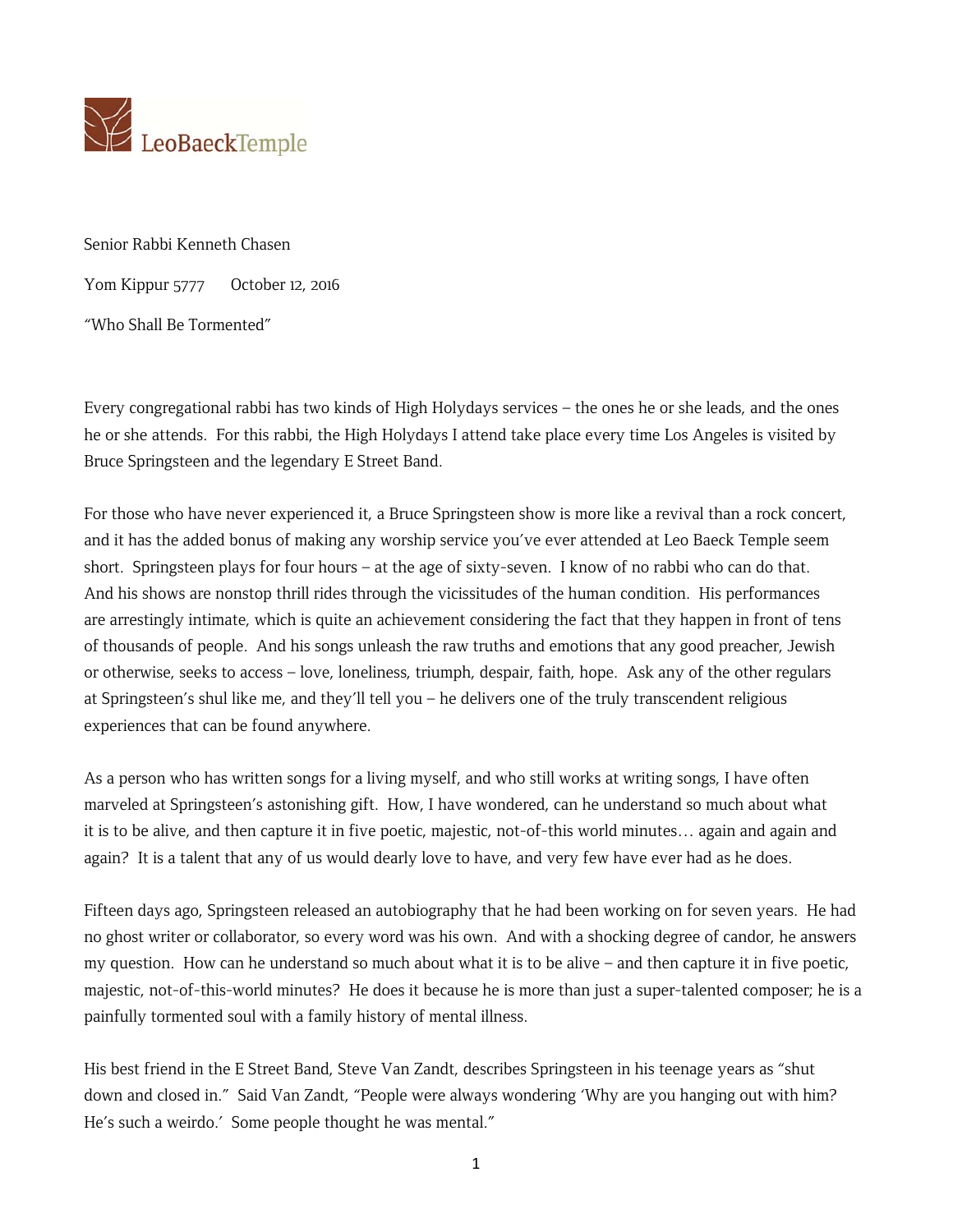Describing his family's life in the small town of Freehold, New Jersey, Springsteen writes: "The bride and her hero are whisked away in their long black limousine, the one that drops you off at the beginning of your life. The other one is just around the corner waiting for another day to bring the tears and take you on that short drive straight out Throckmorton Street to the St. Rose graveyard on the edge of town." Sounds like a very eloquent rabbi describing what this Yom Kippur day is supposed to elicit in us – an awareness of our mortality and the urgency to make meaning of that short span of time between the two limousine rides.

So maybe Springsteen isn't such a weirdo after all. Maybe his lifelong brush with brain illness has just unleashed his genius, causing him to see human existence more intensely and more honestly, with all of its euphoric highs, but also with the dark and frightening lows that find each one of us when we are most vulnerable to them. He seems somehow to hold all of that at once, to be all of that at once, which is at once wise and rather scary. Says Springsteen, "...whoever you've been and wherever you've been, it never leaves you. I always picture it as a car. All your selves are in it. And a new self can get in, but the old selves can't ever get out. The important thing is, who's got their hands on the wheel at any given moment?"

It's obvious by now that Springsteen is a real hero of mine – someone with an otherworldly capacity to describe what humans feel and assign it meaning. So I must admit that it was heartbreaking to me to learn how deeply he has suffered in his life and in his mind. His father Doug bequeathed to him a long family history of undiagnosed and never-to-be-discussed mental illnesses – agoraphobia, hair-pulling disorders, aunts who literally howled indiscriminately. His dad couldn't outrun the demons, dropping out of high school – as would Bruce a generation later – drifting from job to job, a mostly angry loner who drank too much. And so, beset with paranoia and too many tears, all Doug had left for his son Bruce was an unpredictable mixture of cool detachment and raging disapproval. He literally never once summoned the words "I love you" for his son.

Bruce has sought to break the cycle through proper diagnosis and treatment – but chronic illness is chronic illness, so it's an endless challenge. He suffers from clinical depression and an ever mounting fear that he is doomed to become his father. "You don't know the illness's parameters," he writes. "Can I get sick enough to where I become a lot more like my father than I thought I might?"

Springsteen at sixty-seven is now one of the most prolific and renowned songwriters of all time – but that has happened amid his illness, not beyond it. He writes: "I was crushed between (the ages of) sixty and sixty-two, good for a year and out again from sixty-three to sixty-four." And what does this look like to his wife Patti, who is both his true love and a member of the E Street Band? Writes Springsteen: "Patti will observe a freight train bearing down, loaded with nitroglycerin and running quickly out of track."

I know and love the incredible music that Springsteen was writing between sixty and sixty-two, and sixty-three and sixty-four. So I have seen with my own eyes and heard with my own ears just how much inspired living can take place while navigating the treachery of mental illness. But as this congregation's rabbi, I have also seen with my own eyes and heard with my own ears just how much devastation can be wrought by mental illness.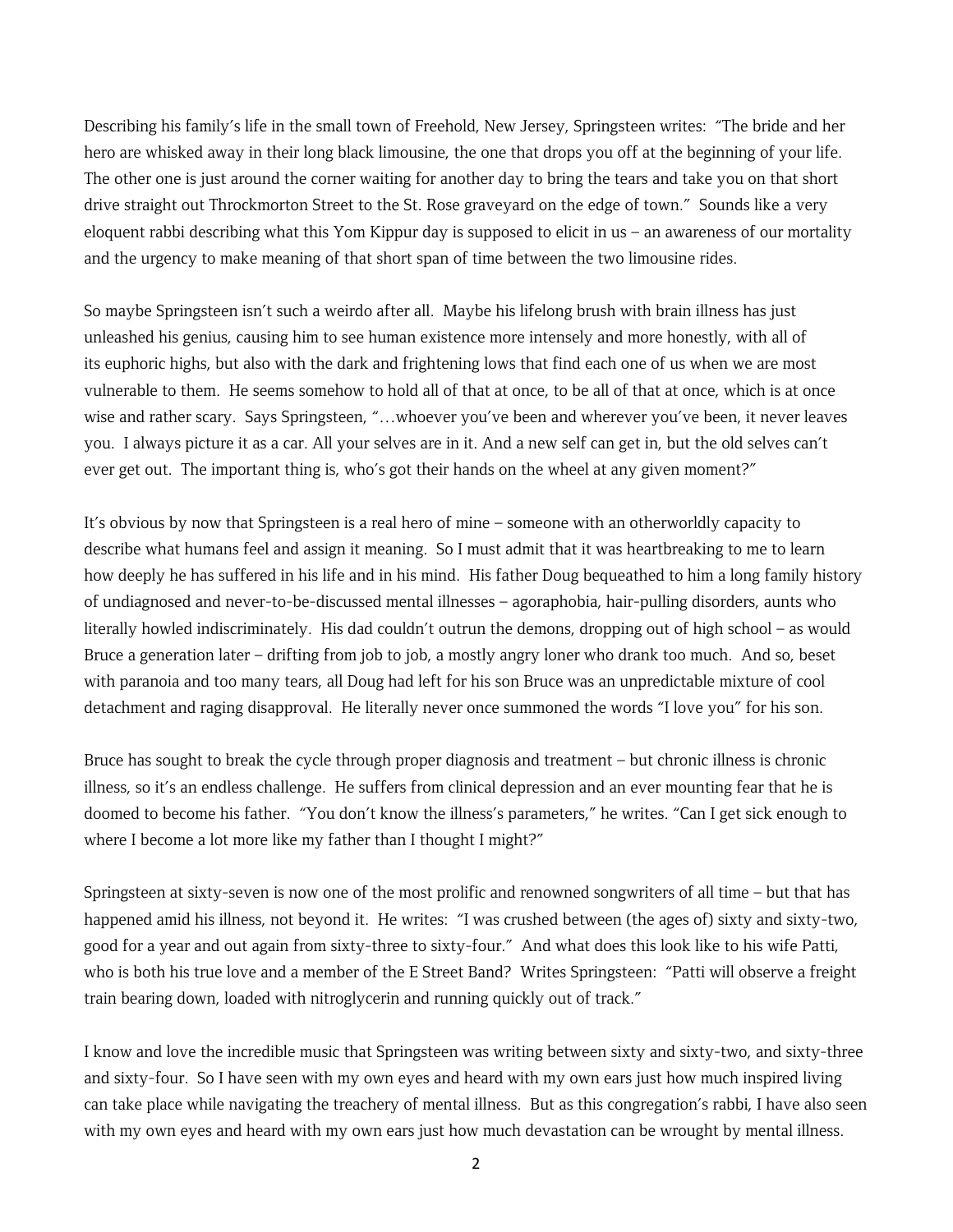Many of you already know that it's been a tough year or so for our congregation on this front. In greater measure than I can ever remember before, we have lost loved ones before their time. Sometimes, it has been accidental, but sometimes not. In the space of just seven months, two beloved members of this congregation – loving husbands and fathers, both of whom were leaders and exemplars in our temple community – took their own lives, leaving their families stunned and heartsick, and leaving our congregation wounded and afraid. How was it possible that things had become that desperate for these incredible men, whom we knew so well, but obviously not as well as we thought?

Suddenly, *we* could feel a freight train bearing down and running out of track. And so we held a gathering to talk about ways that our congregation could respond, to explore the types of programming and support that we could offer, not just to these grieving families but to all our families. A lot of familiar faces filled that room. Active LBT congregants, one and all. Everyone knew at least a few of the others who were there. I, of course, knew everyone there. We opened the meeting by going around the room and inviting each person to tell us why they came. And one by one by one, stories of heartbreaking mental illness poured out… from people who had never told them before, at least not at their temple.

One man talked about standing at the grave with our community in the aftermath of one of those awful suicides and resolving that he was going to tell his own story of life-threatening bipolar disorder out loud, both to seek support and to give it… because what he saw at the grave that day was not going to become his story.

One woman told us about an eighteen-month period when she was so paralyzed by depression that she could not get out of bed. She was on Wellutrin, Prozac, Adavan and Lithium at the same time – just to find the right cocktail to break the debilitating cycle of depression. She was on the board of a different local temple at the time. Nobody knew how sick she was. She felt so ashamed to be so out of control that she asked her then-rabbi not to discuss it with anyone. So she just disappeared for a few years – and the community silently obliged her disappearance.

One man – a man I had known since the rabbinic search that brought me here more than fourteen years ago – spoke of the suicide of his brother, who ultimately lost his life in his battle against mental illness. I knew him for more than fourteen years, and I had never heard this story.

One woman described her suffering when she first learned of her son's diagnosis with schizophrenia. She was so despondent, so grief stricken, so devastated, and felt so stigmatized that she fled any spiritual or Jewish community at all. It was years before she was ready to rejoin the Jewish community by joining LBT. So she was alone in her pain, hiding her shame, and only after years could she find a safe place to share her agony, start to heal, and find the courage to speak publicly about her family's ordeal.

One man told of his family heredity with clinical depression – how it had decimated generations and left him with a broken bond with his own father… and also a harrowing feeling of impending doom whenever his own depression kicks into high gear.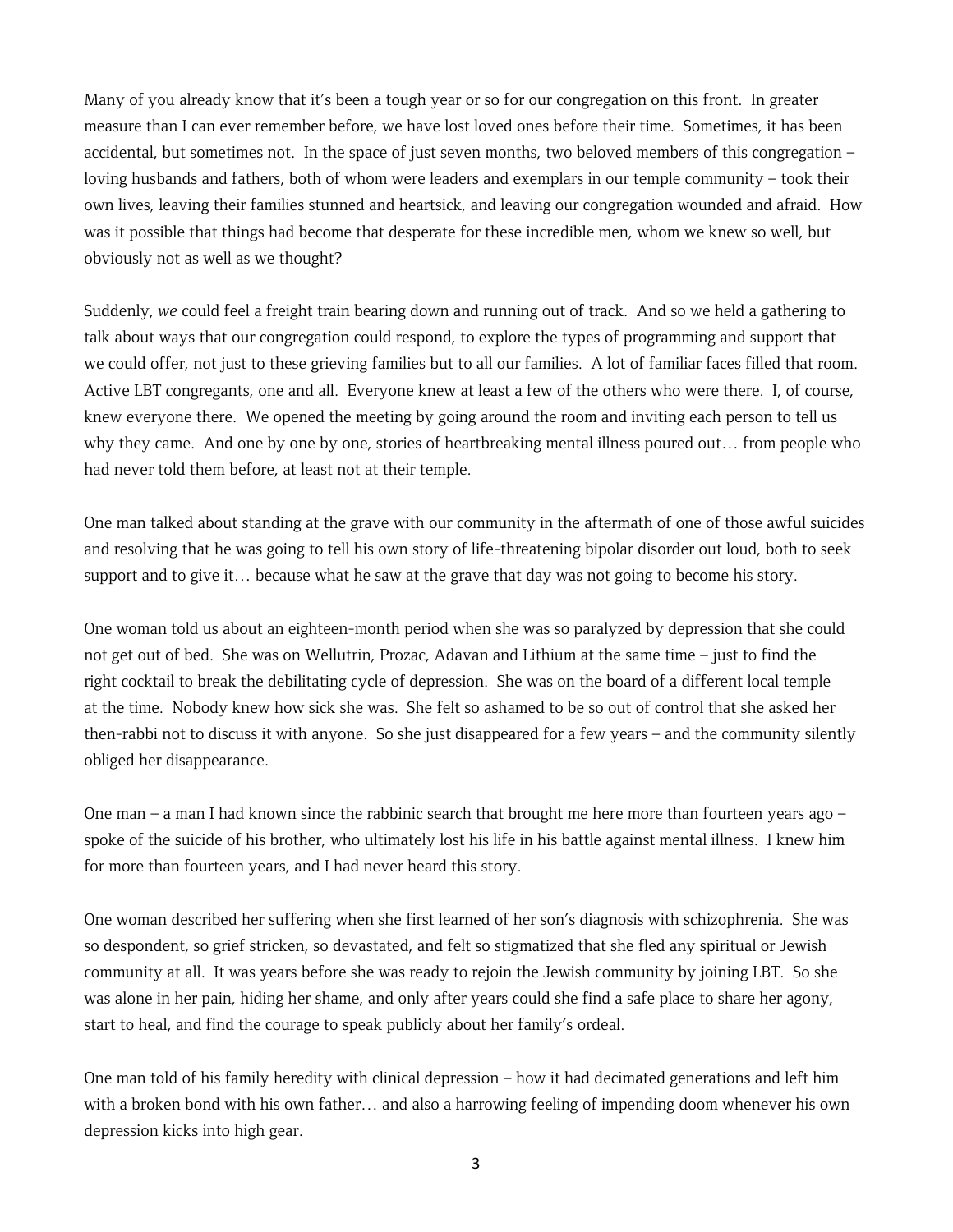One woman told of the death decades earlier of her first husband, a gifted physician, who therefore had plenty of easy access and deep knowledge of prescription medications. He proceeded into the darkness of his own suffering, and died from his prescription drug use at the age of thirty-eight, leaving behind his wife and two young sons, aged ten and eight.

I could go on – because our group went on. And on. A tragic array of agonizing tales of illness, almost never shared before that night. I myself knew only a few of these stories, even though I knew well each person who told them. Or so I had thought. How could this be?

It could be because we have built a society in which there is one set of rules for how we treat people who are suffering from illnesses situated in their heart, or their lungs, or their prostate, or most any other bodily organ, and a different set of rules for how we treat people whose illnesses are situated in their brain. We know, of course, that the brain is just another bodily organ that can betray us in a million ways, just like every other part of our bodies. But when it's the brain that malfunctions, we humans can be pretty inhuman with one another.

What's interesting is that this is not actually an inherent human tendency – to stigmatize those who suffer from brain illness, to blame the victim and call him or her names like "weak" or "crazy," to judge his or her family members as failures. Apparently, we made this heartlessness up ourselves. How do I know that? Because just look at the *Unetaneh Tokef* prayer that Cantor Kates chanted for us this morning. It's arguably our tradition's most foreboding piece of liturgy, the one that speaks of this Yom Kippur day as the moment when our fates for the year are sealed. Who shall live and who shall die. Who by fire and who by water. Who by war. Who by famine. Who by earthquake. It's horribly unsettling to us to think that life might work that way – even theologically repellant to us. But read on in the prayer, and you discover that it's not just some litany of ways that we are fated to die. The list also includes *"Mi yashkit, u'mi y'toraf"* – "Who will know inner quiet (in this new year), and who will be torn by inner discord"… and *"Mi yishalev, umi yit'yaser"* – "Who will be serene, and who will be tormented."

So while we, as a society, may think of brain illness as something worthy of secrecy or shame or judgment, it's pretty clear that our ancient rabbis didn't see it that way. To them, mental illness "made the list" of ultimate concerns that we should be thinking about on this day – and therefore on every day.

And let me assure you, those ancient rabbis were right, because our neglect, our cruelty, toward those who are tormented is producing some dire realities. Nearly one out of every four of us is personally affected by mental illness or addiction every day. One out of every three hospitalizations in the U.S. involves mental illness or addiction. And throughout the world, the leading cause of death among fifteen to nineteen-year-olds is suicide… not starvation, not AIDS, not some other awful plague. Just the plague of the mind. And here in the U.S., suicide is on the rise among all age groups, but particularly among ten to fourteen-year-old girls, who are now taking their own lives at three times the rate they did just fifteen years ago.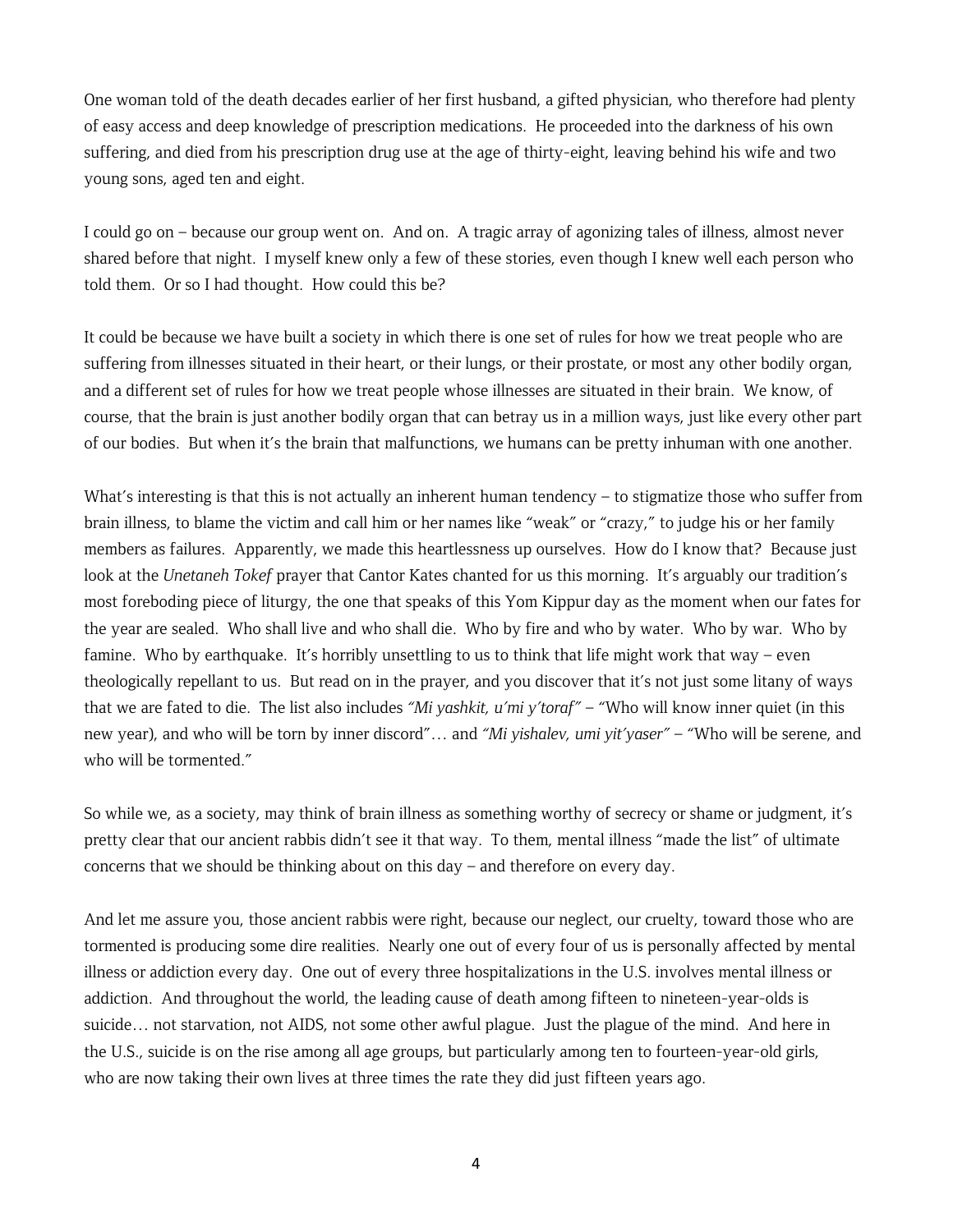We have a full-fledged national health crisis on our hands, but it's a quiet crisis, because mental illness is the quiet disease… the one we don't talk about. Which is why many mental illnesses end up undiagnosed until they are already very late in their course, and also why half of those diagnosed with a mental illness receive no treatment at all. Can you imagine us tolerating such a thing with any other type of illness? People walking around with cancer or heart disease and receiving no medical help at all?

For mental illness, though, the rules are different – and if we're being honest, we're a part of that difference, even those of us who bemoan it, because we're a part of society. We can't help but be shaped by it. Bestselling author Stephen Fried has made a cause célèbre of this issue in recent years, most prominently with a book he wrote jointly with former congressman Patrick Kennedy, who himself suffers from mental illness. In a recent article he penned for the Jewish Forward, Fried raised a question we all ought to consider carefully. As he discussed the familiar Mi Sheberach prayer for healing that Jews all over the world recite – a prayer where we are often invited to speak aloud the names of those who are suffering from illness – Fried points out that if he were to speak the name of a friend who was battling breast cancer, and then someone were to approach him at the end of services and ask him about that person's story, he would without hesitation tell the truth. But if the person he wanted to name was depressed or manic, he "might consider it a personal betrayal — or at least a HIPAA violation — (even) to mention the person's name aloud (at all)," much less to describe his or her diagnosis. And this is the guy who literally wrote the book on destigmatizing mental illness. If he would hesitate, we would definitely hesitate.

Fried's childhood rabbi, Jeffrey Wohlberg, described the phenomenon this way: "We don't always know how to handle people who are different. For me this goes back to being a kid in synagogue after the war and being told not to stare at someone who was missing a limb. Somehow, 'not staring' turns into not even being able to look."

Leo Baeck Temple cannot be a place where, in the name of not staring, we will choose not even to look at those suffering right next to us. For the tormented are not just occupying our hearts or consciousness. They are occupying this room. They are sitting here, right next to you. And many of you can be counted among them.

So we will look. And we will see. And we will care. And not just because it's kind and decent. We'll do it because the clinical evidence suggests that we, as a congregation, actually have an important role to play in the successful treatment of illnesses of the mind. Writes Fried, "Medical science has taught us that mental illness is best treated by an integrated model of care, or the 'bio-psycho-social-spiritual' approach. In other words, patients benefit from remedies that combine medication, behavioral therapy, the aid of friends and family, and the support of a religious community." So we're not just talking about being humane here. We're talking about the mitzvah of *bikur cholim* – our religious obligation to care for the sick… and the mitzvah of *pikuach nefesh* – our religious obligation to save lives whenever we can. And lest you think that Jewish law is mostly hung up on what things you don't do on the Sabbath, or what foods you don't eat, or even what days you shouldn't eat... all of it is to be set aside whenever doing so can save a life, because that's where our tradition places its priority.

And therefore, that's where LBT is going to place its priority. This temple will no longer be a place where a person can disappear into mental illness with the silent acquiescence of the community. The group that shared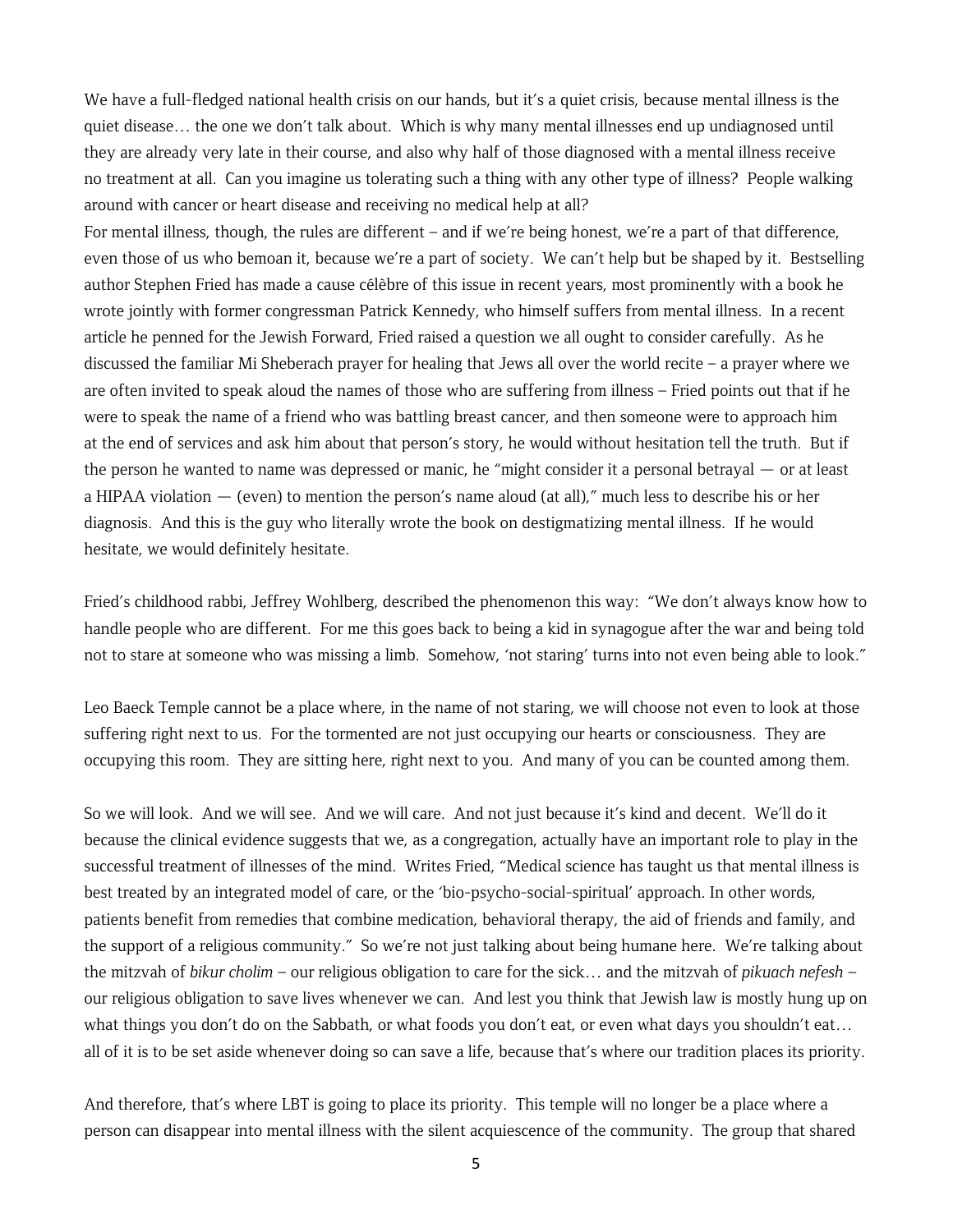all those stories with one another that night is now launching the work of *Tikkun Hanefesh* here at Leo Baeck. You may have heard the term *tikkun olam* before – the repairing of the world. *Tikkun Hanefesh* is the repairing of our souls, and we cannot rightly claim to be serious about fixing a broken world if we won't get serious about fixing *all* the broken worlds that exist right here in this congregation.

Our first collective step in this mission was actually a whole lot of steps. On the day before Rosh Hashanah, twenty-five Leo Baeckers – including one of the widows whose husband I mentioned earlier – participated in the NAMI Walk to raise awareness and sensitivity. NAMI is the National Alliance on Mental Illness, the largest grassroots mental health organization in America. But this is just the beginning of our bringing this matter out into the open where it belongs. Be on the lookout for *Tikkun Hanefesh* offerings within our community – both those specifically addressing mental health and creating a stigma-free embrace for those within its grips, and those dealing more generally with the massive pressures that teens, parents, seniors, singles… all of us… face and get consumed by. At LBT, this will be a quiet crisis no more. In fact, we'll begin breaking the silence right after this service, as our Yom Kippur Afternoon Study Session will be led by our own Rabbi Dr. Tamara Eskenazi – my teacher, an internationally renowned Jewish scholar, and the fellow Leo Baeck Temple congregant who has been the skillful and sensitive convener of our *Tikkun Hanefesh* initiative. I urge you – whether you already know this issue touches your life deeply or you just haven't come around yet to that realization – stay with us for an extra hour or so today. Study our Jewish tradition's wisdom about what torments us. Be brave enough to stare this monster in the eye with us, and discover that you are not alone. Help others discover that they are not alone. Stay – and help us break the silence. Help us begin walking together toward fixing all these broken worlds of ours.

You see, our tradition loves us *because* we're broken. Back in the Torah, the Israelites carried the broken pieces of the shattered commandments with them into the Promised Land, right there along with the new, pristine ones. And why? Because the broken pieces are *us.* There's no reason to be ashamed of that. It's who we are. And if we grownups don't want to accept that or are afraid of it, maybe we can learn a lesson or two from our kids. This past August, when I was on faculty at Camp Alonim, where so many of our temple kids spend their summers, the tenth-graders sang a song loudly and proudly that was written just for them by their music leaders. And whenever the chorus rolled around, that's when they sang twice as loud: "We're all a little broken. That's what makes us whole."

Doing this isn't going to be easy. We're going to touch vulnerable spots in ourselves and others. And even when we do our very best, we still won't be able to save everyone – for just like cancer or heart disease or other ailments, sometimes, we do all the right things, and the illness still proves impenetrable. But let there be no doubt – no one should ever have to walk that road alone, embarrassed, ashamed, judged. Not if they're a part of this community. For we're all a little broken. That's what makes us whole.

Bruce Springsteen worries every day about whether he's going to turn into his father – and we are incredulous, because we can see the differences between the two men, plain as day. We can see that when we treat this

6